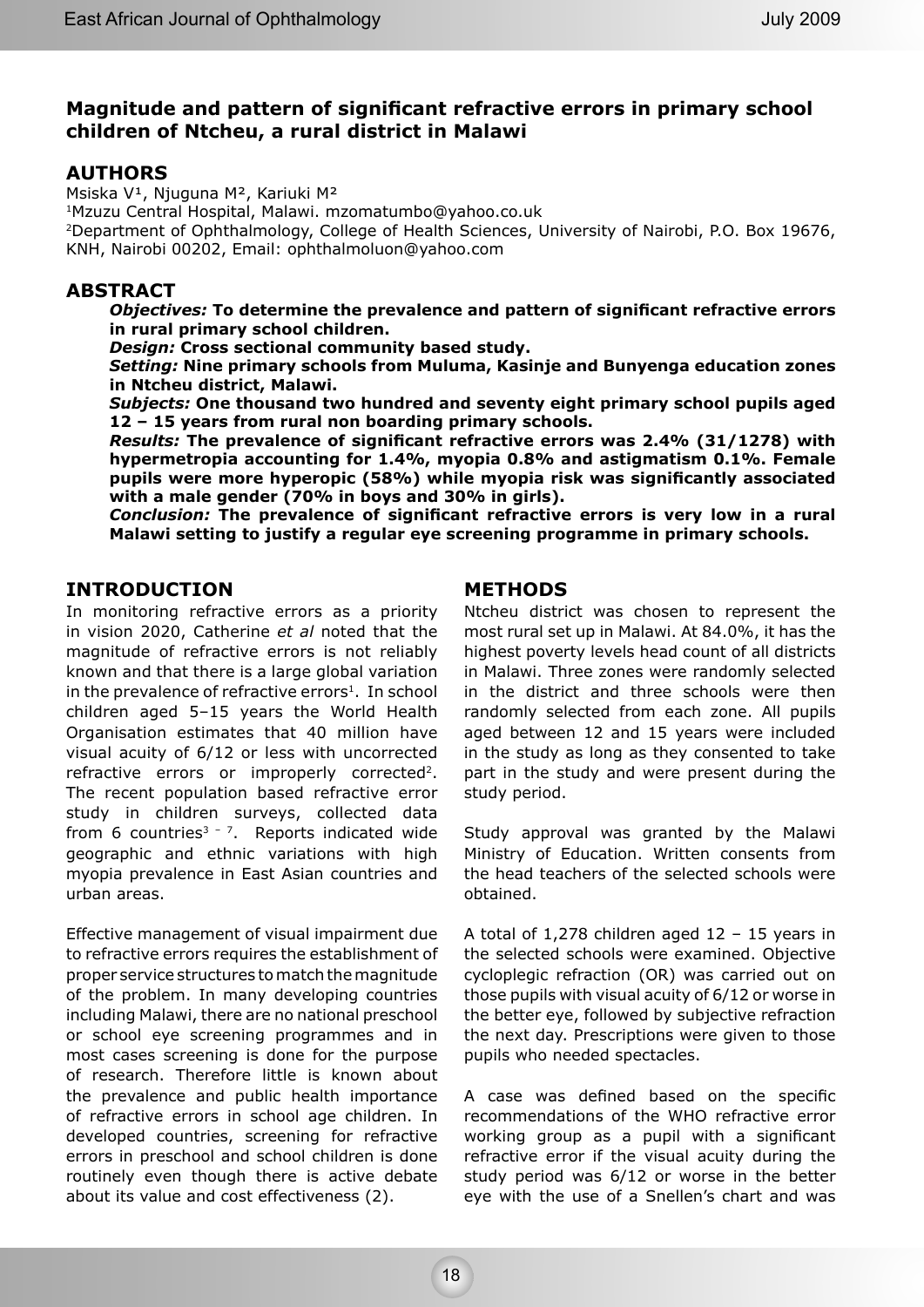improving with refraction<sup>8</sup>. All data was analysed using the SPSS version 12.0 statistical software and Epi info version 3.4.1.

## **RESULTS**

A total of 1,278 pupils participated in the study representing a response rate of 87%. The mean age of the study subjects was  $12.98 \ (\pm 0.018)$  years, with a standard deviation of 0.967. The oldest pupil was 15 years of age and the minimum age being 12 years (range  $= 3$ ). Majority of the study participants were females and they comprised 54.6% of the study population. The prevalence of significant refractive errors in Ntcheu (rural district) was 31/1,278 (2.4%).

## **Table 1:** Distribution of refractive status (n = 1,278)

| Refractive status | Prevalence<br>(9/0)<br>No. |  |  |  |  |
|-------------------|----------------------------|--|--|--|--|
| Hypermetropia     | 19<br>1.4                  |  |  |  |  |
| Myopia            | 10<br>0.8                  |  |  |  |  |
| Astigmatism       | 0.1<br>2                   |  |  |  |  |
| Emmetropia        | 97.7<br>1247               |  |  |  |  |
| Total             | 1,278<br>100               |  |  |  |  |

Hypermetropia was the predominant type of refractive error

**Table 2:** Distribution of significant refractive errors by age in Ntcheu district (n = 31)

| Refractive status | Age in years |       |     |       |     |                          |     |       |         |
|-------------------|--------------|-------|-----|-------|-----|--------------------------|-----|-------|---------|
|                   | 12           |       | 13  |       | 14  |                          | 15  |       | P-value |
|                   | No.          | (9/0) | No. | (9/0) | No. | ( %)                     | No. | (9/0) |         |
| Hypermetropia     | 6            | 66.7  |     | 40    | 8   | 72.7                     | 3   | 50.0  | 0.574   |
| Myopia            |              | 22.2  | 3   | 60    | 3   | 27.3                     | 2   | 33.3  | 0.512   |
| Astigmatism       |              | 11.1  |     |       |     | $\overline{\phantom{a}}$ |     | 16.7  | 0.482   |
| <b>Total</b>      | 9            | 100   |     | 100   |     | LOO                      | 6   | 100   |         |

No clear pattern of refractive status is observed with increasing age.

|  |  | <b>Table 3:</b> Distribution of refractive error status by sex ( $n = 64$ ) |  |  |  |  |
|--|--|-----------------------------------------------------------------------------|--|--|--|--|
|--|--|-----------------------------------------------------------------------------|--|--|--|--|

| <b>Sex</b> | Refractive status prevalence |           |              |  |  |  |
|------------|------------------------------|-----------|--------------|--|--|--|
|            | Hypemetropia                 | Myopia    | Astigmatism  |  |  |  |
|            | No. $(% )$                   | No. $(%)$ | (9/6)<br>No. |  |  |  |
| Male       | 42                           | 70        | 100          |  |  |  |
| Female     | 58<br>11                     | 30        | O            |  |  |  |
| Total      | 100<br>19                    | 100<br>10 | 100          |  |  |  |
| $\sim$     |                              |           |              |  |  |  |

Boys were more myopic (70%) than girls though not statistically significant ( $p = 0.148$ )

## **DISCUSSION**

The prevalence of refractive errors of 2.4% in the rural setting in Malawi compares well with other reports in sub-Saharan Africa. Naidoo *et al* in Durban, South Africa reported 2.9% in the 11 – 15 year age group4. Wedner *et al* in rural

Mwanza primary school children in Tanzania (age 9–15 years) noted a prevalence of 1% 9. Muma *et al* in rural schools of Kenya noted a prevalence of 5.4% in a similar age group. The lower prevalence of refractive errors in sub-Saharan Africa as compared to East Asia is